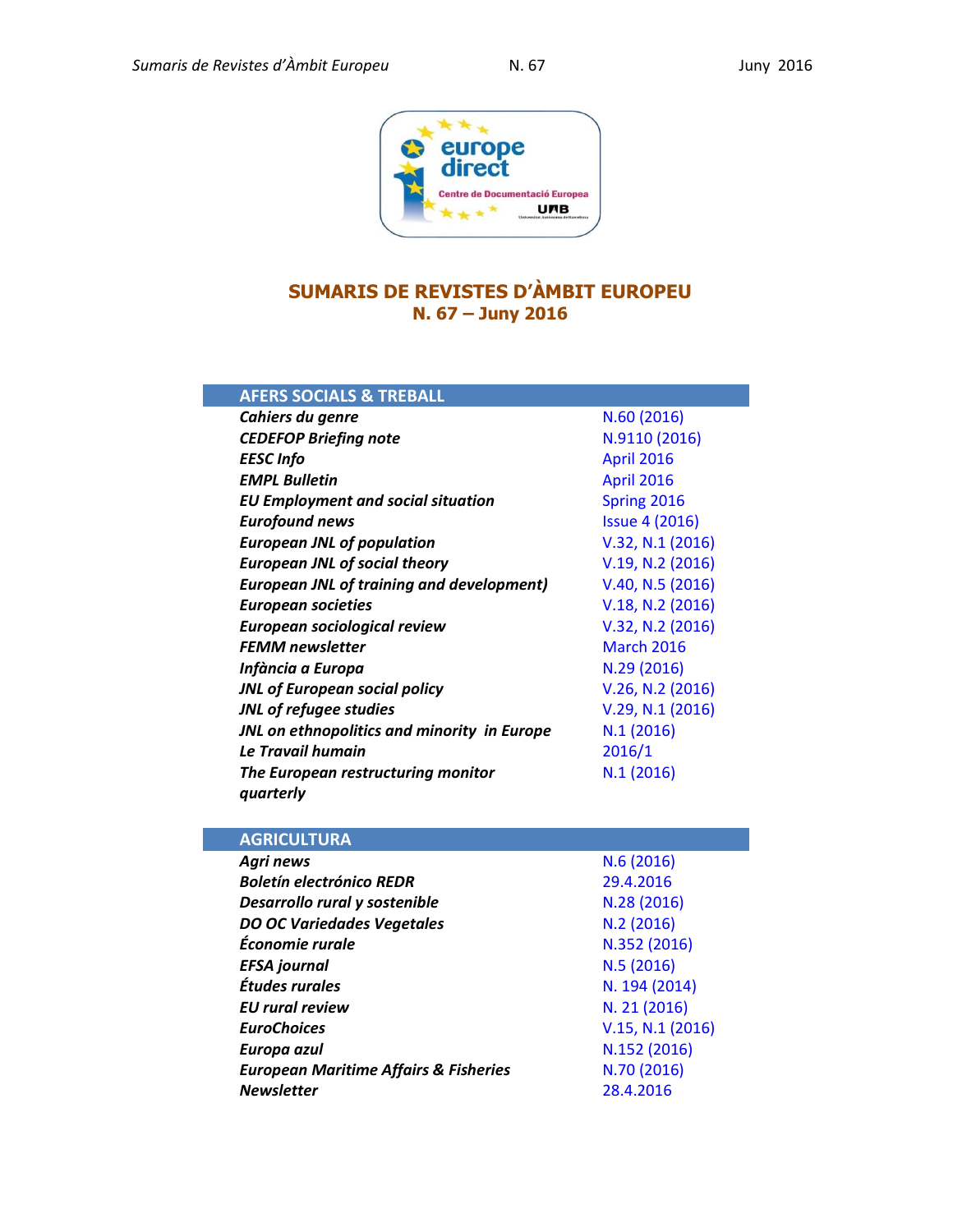| <b>OECD Food, Agriculture and Fisheries Papers</b> | N. 93 (2016)      |
|----------------------------------------------------|-------------------|
| <b>Rural Connections</b>                           | Spring 2016       |
| The Trawler  of the PECH Committee                 | April 2016        |
| AJUDA HUMANITÀRIA & COOPERACIÓ AL DESENVOLUPAMENT  |                   |
| Annual report on EIB activity in Africa & ACP      | 2015              |
| <b>Cooperation and conflict</b>                    | V.51, N.2 (2016)  |
| Development policy review                          | N.3 (2016)        |
| <b>ECHO Daily Flash</b>                            | <b>Diari</b>      |
| <b>European Asylum Support Office</b>              | <b>March 2016</b> |
| <b>European JNL of International Relations</b>     | V.22, N.2 (2016)  |
| Finanzas y desarrollo                              | <b>Marzo 2016</b> |
| Humanity: an International Journal of              | N.1(2016)         |
| Human Rights, humanitarianism, and                 |                   |
| development                                        |                   |
| JNL of development economics                       | V.122(2016)       |
| JNL of international development                   | N.4 (2016)        |
| Mondes en développement                            | N.173 (2016)      |
| Nómadas. Revista crítica de Ciencias               | N.1(2016)         |
| Sociales y Jurídicas                               |                   |
| <b>Oxford development studies</b>                  | N.2 (2016)        |
| Review of development economics                    | N.2 (2016)        |
| <b>Revue Tiers Monde</b>                           | N.225 (2016)      |
| The European JNL of development research           | N.2 (2016)        |
| The JNL of development studies                     | N.6(2016)         |
| <b>World Development</b>                           | V.84(2016)        |
| <b>CIÈNCIA I TECNOLOGIA</b>                        |                   |
| <b>EDPS - Newsletter</b>                           | N.47 (2016)       |
| <b>European researcher</b>                         | V.104(2016)       |
| FET Through the keyhole: Future and                | April 2016        |
| <b>Emerging Technologies in Europe</b>             |                   |
| Horizon: Magazine                                  | 2.5.2016          |
| <b>Ideas: newsletter of the ERC</b>                | N.1 (2016)        |
| <b>JRC Newsletter</b>                              | <b>May 2016</b>   |
| <b>Official journal EPO</b>                        | N.4(2016)         |
| Research*eu results magazine                       | N.51 (2016)       |
| <b>EDPS - Newsletter</b>                           | N.47 (2016)       |
|                                                    |                   |
| <b>ECONOMIA</b>                                    |                   |
| Alternativas económicas                            | N.36 (2016)       |
| <b>BCE - Informe Anual</b>                         | 2015              |
| <b>Boletín económico del BCE</b>                   | N.3(2016)         |
| <b>Committee on Budgets newsletter</b>             | 25.4.2016         |
| <b>CompNet news</b>                                | N. 18 (2016)      |
| Cuadernos de información económica                 | N.251 (2016)      |
| <b>Eastern European Economics</b>                  | N.2(2016)         |
| <b>EC Tax review</b>                               | V.25/2(2016)      |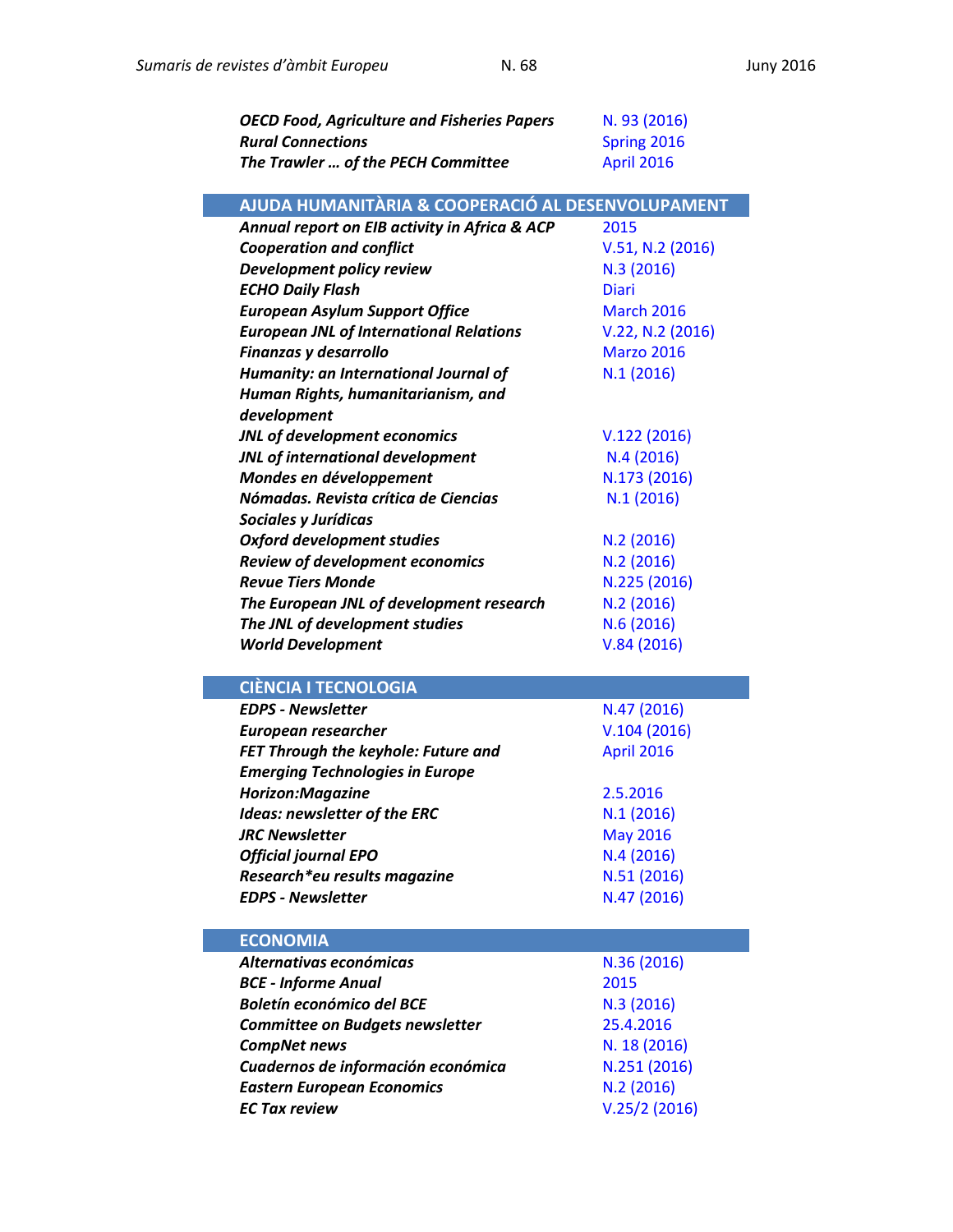| N.13 (2016)<br>N.1906 (2016)<br>N.10(2016)<br>N.137 (2016)<br>April 2016<br>N.76 (2016)<br>N.70 (2016)<br>2015<br>2015<br>2015<br>2015<br>1st. quarter 2016<br>1st quarter 2016<br>V.87(2016)<br>N.30 (2016)<br>N.23 (2016)<br>V.41, N.3 (2016)<br>5-2016<br>N.79 (2016)<br>V.11, N.5 (2016)<br>N.70 (2016)<br>N.65 (2016)<br>V.51, N.2 (2016)<br>V.23, N.3 (2016)<br>N.5 (2016)<br>V.21, N.2 (2016)<br>V.14, N.3 (2016)<br>$V.50-2(2016)$<br>V.43/2(2016)<br>N.1297 (2016)<br>N. 189 (2016)<br>N. 41 (2016)<br>4th. quarter 2015<br>V.15, N.1 (2016)<br>2015<br>7.4.2016<br>Informe especial<br>7/2016 | <b>ECB Occasional paper</b>                        | N.172 (2016) |
|---------------------------------------------------------------------------------------------------------------------------------------------------------------------------------------------------------------------------------------------------------------------------------------------------------------------------------------------------------------------------------------------------------------------------------------------------------------------------------------------------------------------------------------------------------------------------------------------------------|----------------------------------------------------|--------------|
|                                                                                                                                                                                                                                                                                                                                                                                                                                                                                                                                                                                                         | <b>ECB Statistics paper series</b>                 |              |
|                                                                                                                                                                                                                                                                                                                                                                                                                                                                                                                                                                                                         | <b>ECB Working paper</b>                           |              |
|                                                                                                                                                                                                                                                                                                                                                                                                                                                                                                                                                                                                         | <b>ECFIN Economic Briefs</b>                       |              |
|                                                                                                                                                                                                                                                                                                                                                                                                                                                                                                                                                                                                         | <b>ECFIN E-news</b>                                |              |
|                                                                                                                                                                                                                                                                                                                                                                                                                                                                                                                                                                                                         | <b>ECON Online</b>                                 |              |
|                                                                                                                                                                                                                                                                                                                                                                                                                                                                                                                                                                                                         | Economía exterior                                  |              |
|                                                                                                                                                                                                                                                                                                                                                                                                                                                                                                                                                                                                         | Économie politique                                 |              |
|                                                                                                                                                                                                                                                                                                                                                                                                                                                                                                                                                                                                         | <b>EFTA Annual Report</b>                          |              |
|                                                                                                                                                                                                                                                                                                                                                                                                                                                                                                                                                                                                         | <b>EIB Annual Report</b>                           |              |
|                                                                                                                                                                                                                                                                                                                                                                                                                                                                                                                                                                                                         | <b>EIB Financial Report</b>                        |              |
|                                                                                                                                                                                                                                                                                                                                                                                                                                                                                                                                                                                                         | <b>EIB Statistical report</b>                      |              |
|                                                                                                                                                                                                                                                                                                                                                                                                                                                                                                                                                                                                         | <b>EU Candidate and Potential Candidate</b>        |              |
|                                                                                                                                                                                                                                                                                                                                                                                                                                                                                                                                                                                                         | <b>Countries Economic Quarterly</b>                |              |
|                                                                                                                                                                                                                                                                                                                                                                                                                                                                                                                                                                                                         | European business cycle indicators                 |              |
|                                                                                                                                                                                                                                                                                                                                                                                                                                                                                                                                                                                                         | European economic review                           |              |
|                                                                                                                                                                                                                                                                                                                                                                                                                                                                                                                                                                                                         | <b>European economy. Discussion papers</b>         |              |
|                                                                                                                                                                                                                                                                                                                                                                                                                                                                                                                                                                                                         | <b>European economy. Institutional Papers</b>      |              |
|                                                                                                                                                                                                                                                                                                                                                                                                                                                                                                                                                                                                         | <b>European journal of law and economics</b>       |              |
|                                                                                                                                                                                                                                                                                                                                                                                                                                                                                                                                                                                                         | <b>Eurostatistics</b>                              |              |
|                                                                                                                                                                                                                                                                                                                                                                                                                                                                                                                                                                                                         | Géoéconomie                                        |              |
|                                                                                                                                                                                                                                                                                                                                                                                                                                                                                                                                                                                                         | <b>Global Trade and Customs Journal</b>            |              |
|                                                                                                                                                                                                                                                                                                                                                                                                                                                                                                                                                                                                         | <b>IMCO Newsletter</b>                             |              |
|                                                                                                                                                                                                                                                                                                                                                                                                                                                                                                                                                                                                         | <b>INTA newsletter of the EP Committee on</b>      |              |
|                                                                                                                                                                                                                                                                                                                                                                                                                                                                                                                                                                                                         | <b>International Trade</b>                         |              |
|                                                                                                                                                                                                                                                                                                                                                                                                                                                                                                                                                                                                         | <b>Intereconomics</b>                              |              |
|                                                                                                                                                                                                                                                                                                                                                                                                                                                                                                                                                                                                         | <b>International Tax and Public Finance</b>        |              |
|                                                                                                                                                                                                                                                                                                                                                                                                                                                                                                                                                                                                         | Journal - Tribunal de Cuentas Europeo              |              |
|                                                                                                                                                                                                                                                                                                                                                                                                                                                                                                                                                                                                         | Journal of economic growth                         |              |
|                                                                                                                                                                                                                                                                                                                                                                                                                                                                                                                                                                                                         | <b>Journal of the European Economic</b>            |              |
|                                                                                                                                                                                                                                                                                                                                                                                                                                                                                                                                                                                                         | <b>Association</b>                                 |              |
|                                                                                                                                                                                                                                                                                                                                                                                                                                                                                                                                                                                                         | Journal of world trade                             |              |
|                                                                                                                                                                                                                                                                                                                                                                                                                                                                                                                                                                                                         | Legal issues of economic integration               |              |
|                                                                                                                                                                                                                                                                                                                                                                                                                                                                                                                                                                                                         | <b>OECD Economics Department WP</b>                |              |
|                                                                                                                                                                                                                                                                                                                                                                                                                                                                                                                                                                                                         | <b>OECD Trade Policy Papers</b>                    |              |
|                                                                                                                                                                                                                                                                                                                                                                                                                                                                                                                                                                                                         | <b>OECD WP on Finance, Insurance and Private</b>   |              |
|                                                                                                                                                                                                                                                                                                                                                                                                                                                                                                                                                                                                         | <b>Pensions</b>                                    |              |
|                                                                                                                                                                                                                                                                                                                                                                                                                                                                                                                                                                                                         | Quarterly report on price and cost                 |              |
|                                                                                                                                                                                                                                                                                                                                                                                                                                                                                                                                                                                                         | competitiveness                                    |              |
|                                                                                                                                                                                                                                                                                                                                                                                                                                                                                                                                                                                                         | Quarterly report on the euro area                  |              |
|                                                                                                                                                                                                                                                                                                                                                                                                                                                                                                                                                                                                         | <b>Report on results of EIB operations outside</b> |              |
|                                                                                                                                                                                                                                                                                                                                                                                                                                                                                                                                                                                                         | the EU                                             |              |
|                                                                                                                                                                                                                                                                                                                                                                                                                                                                                                                                                                                                         | <b>Taxation and customs union</b>                  |              |
|                                                                                                                                                                                                                                                                                                                                                                                                                                                                                                                                                                                                         | Tribunal de Cuentas Europeo. Informes y            |              |
|                                                                                                                                                                                                                                                                                                                                                                                                                                                                                                                                                                                                         | dictámenes                                         |              |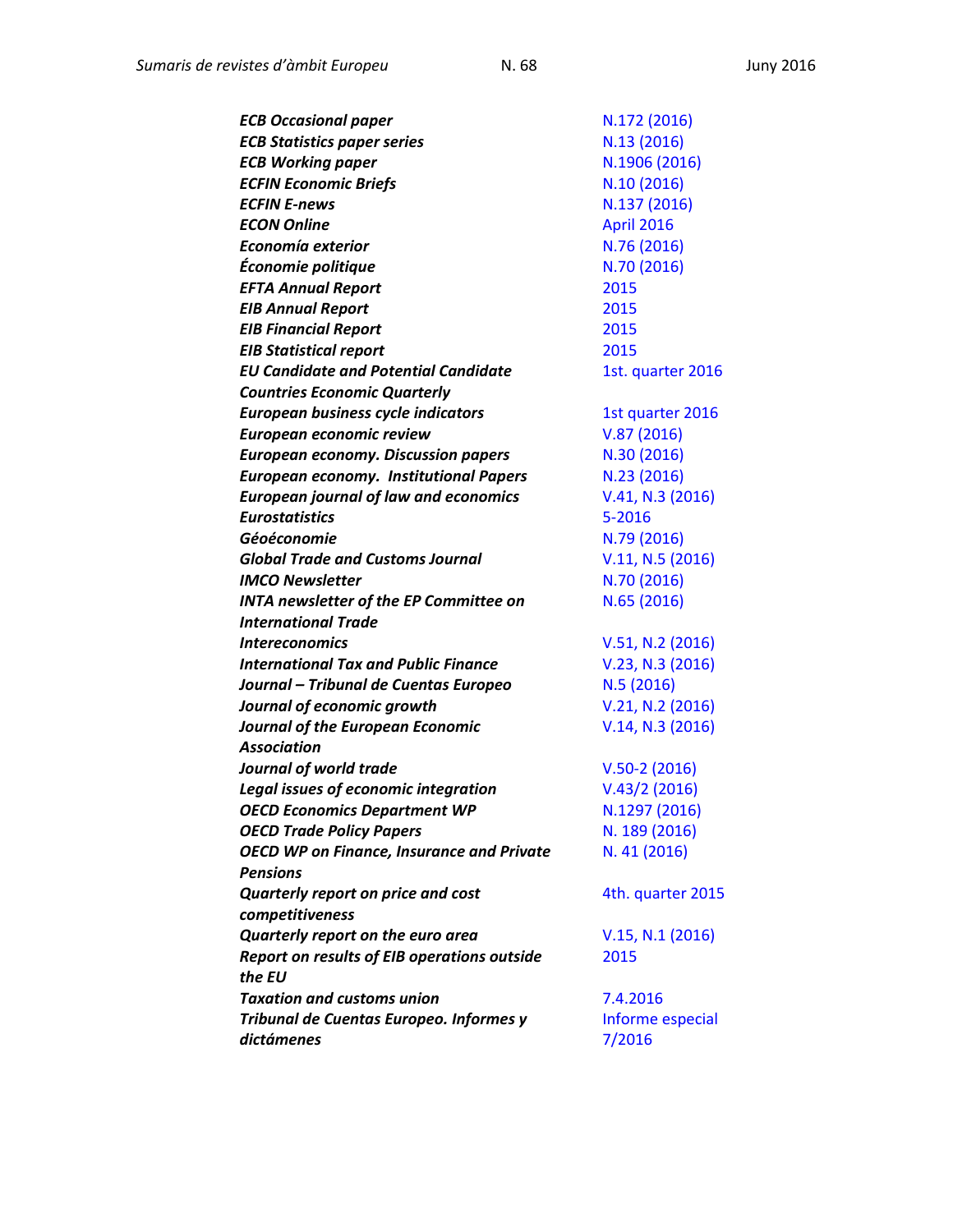| <b>EDUCACIÓ</b>                                               |                                |
|---------------------------------------------------------------|--------------------------------|
| <b>CEDEFOP Briefing notes</b>                                 | N. 9110 (2016)                 |
| <b>CEDEFOP Information series</b>                             | N.4144 (2016)                  |
| <b>C-News: culturelink newsletter</b>                         | N.106 (2016)                   |
| <b>European journal of training and</b>                       | V.40, N.5 (2016)               |
| development                                                   |                                |
| <b>Eurydice news</b>                                          | 12.5.2016                      |
| eZine (ECF)                                                   | Spec. 17.5.2016                |
| <b>Formation emploi</b>                                       | N.133 (2016)                   |
| <b>IRIS : Legal Observations of the European</b>              | 2016-5                         |
| <b>Audiovisual Observatory</b>                                |                                |
|                                                               |                                |
| <b>EMPRESA</b>                                                |                                |
| Alicante news                                                 | <b>April 2016</b>              |
| <b>Competition policy brief</b>                               | <b>Issue 2 (2016)</b>          |
| e-Competitions                                                | <b>May 2016</b>                |
| <b>European patent bulletin</b>                               | N.1620                         |
| <b>ITRE Newsletter</b>                                        | <b>Issue 7 (2016)</b>          |
| Journal of antitrust enforcement                              | V.4, N.1 (2016)                |
| Le Télémaque                                                  | N.48 (2015)                    |
| Official journal / EPO                                        | N.4(2016)                      |
| <b>OHIM Official journal</b>                                  | <b>May 2016</b>                |
|                                                               |                                |
|                                                               |                                |
| <b>INTEGRACIÓ &amp; GOVERNANÇA EUROPEA</b>                    |                                |
| <b>ARENA Working Papers</b>                                   | N.3(2016)                      |
| <b>CES Working Papers</b>                                     | <b>Issue 1 (2016)</b>          |
| <b>Commission en direct</b>                                   | 28.2.2016                      |
| <b>Confrontations Europe, La revue</b>                        | N.113 (2016)                   |
| Cuadernos europeos de Deusto                                  | N.54 (2016)                    |
| <b>El Nuevo federalista</b>                                   | <b>Mayo 2016</b>               |
| European studies newsletter                                   | <b>April 2016</b>              |
| <b>European Union Politics</b>                                | V.17, N.2 (2016)               |
| <b>Euroscope</b>                                              | N.60 (2016)                    |
| <b>Interface</b>                                              | N.103                          |
| Journal of common market studies                              | V.54, N.3 (2016)               |
| Journal of contemporary European research                     | V.12, N.2 (2016)               |
| <b>Journal of European Public Policy</b>                      | V.23, Issue 7 (2016)           |
| Legal issues of economic integration                          | V.43/2(2016)                   |
| <b>Politico</b>                                               | <b>May 2016</b>                |
| Revue du marché commun et de l'UE                             | N.598 (2016)                   |
| Romanian journal of European affairs                          | V.16/1(2016)                   |
| <b>RSCAS Policy Briefs</b>                                    | N.5(2016)                      |
| <b>RSCAS Policy Papers</b>                                    | N.1(2016)                      |
| <b>RSCAS Working Papers</b><br><b>The Parliament Magazine</b> | N.20 (2016)<br>Iss. 434 (2016) |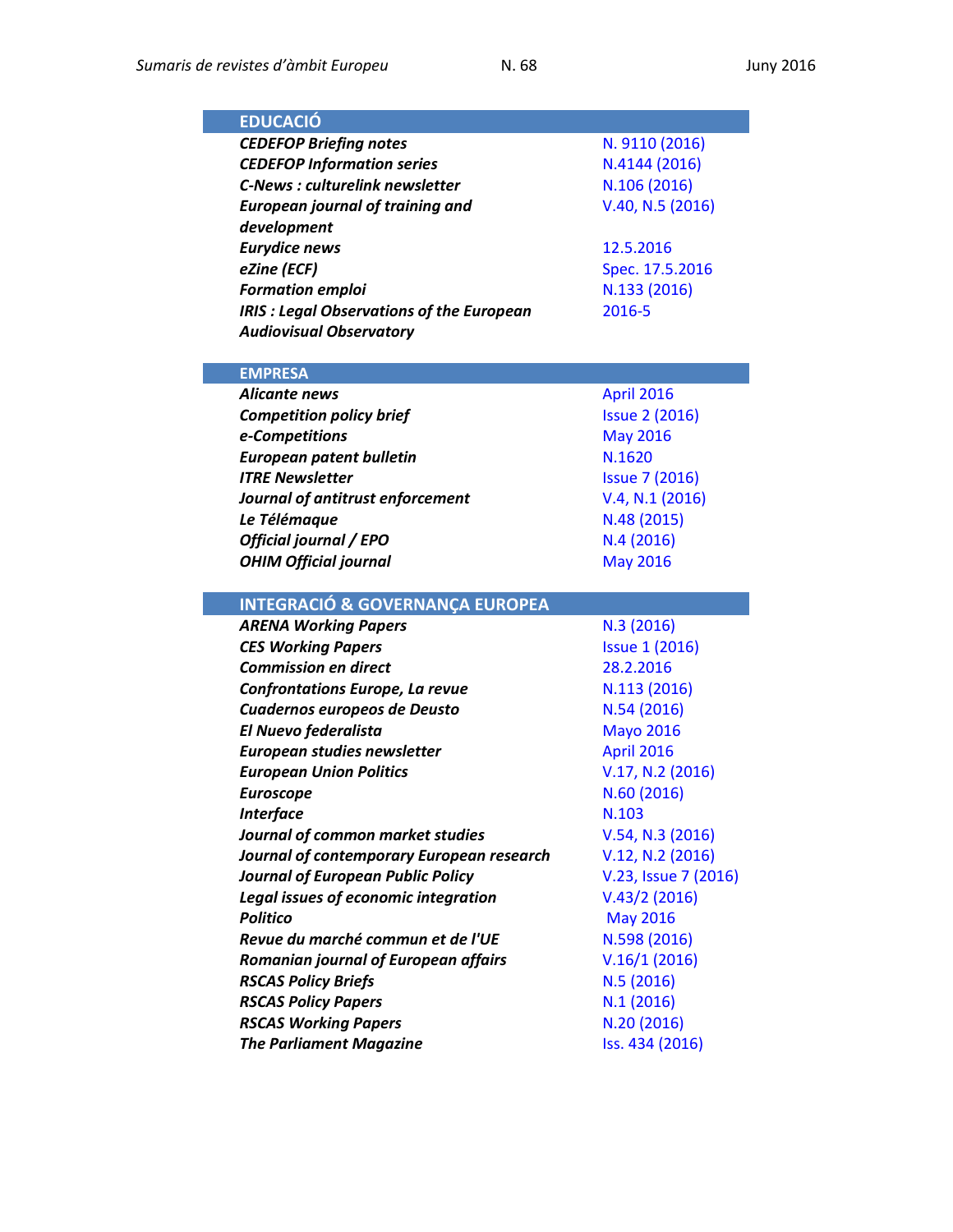| <b>JUSTÍCIA &amp; DRET DE LA UE</b>               |                  |
|---------------------------------------------------|------------------|
| Reflets : informations rapides sur les            | N.1(2016)        |
| développements juridiques présentant un           |                  |
| intérêt pour l'Union                              |                  |
| Civitas. Revista española de derecho              | N.57 (2016)      |
| europeo                                           |                  |
| Droit et société                                  | N.92 (2016)      |
| <b>EDPS Annual report</b>                         | 2015             |
| <b>European journal of international law EJIL</b> | V.27, N.1 (2016) |
| European law journal                              | N.2(2016)        |
| <b>European law review</b>                        | N.2 (2016)       |
| <b>European public law</b>                        | V.22, N.2 (2016) |
| <b>European review of private law</b>             | V.24/2(2016)     |
| <b>FRA</b> newsletter                             | April 2016       |
| InDret: revista para el análisis del derecho      | N.2(2016)        |
| International journal of constitutional law       | N.1(2016)        |
| <b>JURI report</b>                                | Iss.22 (2016)    |
| La Ley Unión Europea                              | N.36 (2016)      |
| Nómadas. Revista crítica de ccsss y jurídicas     | N.1(2016)        |
| Revista de derecho comunitario europeo            | N.53 (2016)      |
| Revista europea de derechos fundamentales         | N.26 (2015)      |
| Revista general de derecho europeo                | N.39 (2016)      |
| Revue du droit de l'Union européenne              | N.1(2016)        |
| Revue trimestrielle de droit européen             | N.4(2015)        |
| The International journal of human rights         | N.6 (2016)       |
| <b>Unión Europea Aranzadi</b>                     | N.4(2016)        |
|                                                   |                  |
| <b>MEDI AMBIENT &amp; ENERGIA</b>                 |                  |

| <b>Energy in Europe - newsletter</b>       | <b>May 2016</b>       |
|--------------------------------------------|-----------------------|
| <b>ENVI News  from EP Committee</b>        | <b>Issue 8 (2016)</b> |
| <b>Environmental policy and governance</b> | N.2(2016)             |
| <b>European business awards for the</b>    | N.29 (2016)           |
| environment newsletter                     |                       |
| European energy and environmental law      | V.25/2(2016)          |
| review                                     |                       |
| Finanzas y desarrollo                      | N.1(2016)             |
| <b>LIFE</b> newsletter                     | N.4(2016)             |
| Review of European, comparative &          | N.1(2016)             |
| international environmental law            |                       |
| Science for environment policy. News alert | N.456                 |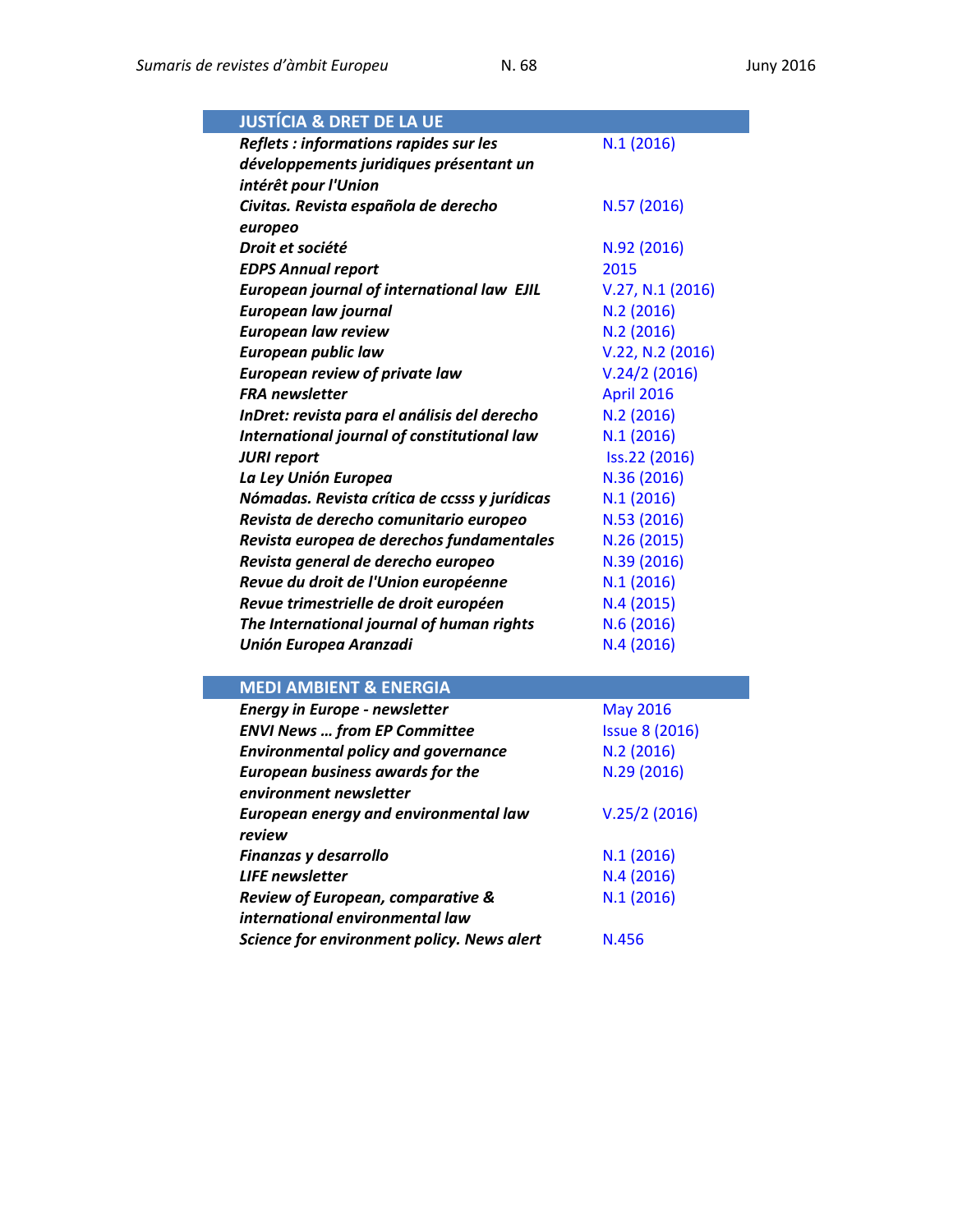| <b>REGIONS &amp; DESENVOLUPAMENT LOCAL</b>   |                   |
|----------------------------------------------|-------------------|
| Carta local : revista de la FEMIP            | N.291 (2016)      |
| Cités                                        | N.65 (2016)       |
| <b>Committee of the Regions: eNewsletter</b> | <b>Abril 2016</b> |
| <b>Reginews</b>                              | N.7(2016)         |
| <b>Regional and federal studies</b>          | N.2(2016)         |
| Regiones y ciudades de Europa                | N.95 (2016)       |
| Revista d'estudis autonòmics i federals      | N.23 (2016)       |

| RELACIONS EXTERIORS & POLÍTICA DE SEGURETAT        |                  |
|----------------------------------------------------|------------------|
| Alerta! Informe sobre conflictos, derechos         | 2016             |
| humanos y construcción de paz                      |                  |
| <b>Boletín/Newsletter Elcano</b>                   | N.191 (2016)     |
| <b>CBRNE-Terrorism newsletter</b>                  | <b>May 2016</b>  |
| <b>Documents CIDOB</b>                             | N.6(2016)        |
| Esglobal                                           | <b>Mayo 2016</b> |
| Estudios de política exterior                      | N.171 (2016)     |
| <b>EU Candidate &amp; Potential Candidate</b>      | 1st. (2016)      |
| <b>Countries Economic Quarterly-CCEQ</b>           |                  |
| <b>EU China Observer</b>                           | 1.16             |
| <b>EUROMIL news</b>                                | 31.5.2016        |
| European foreign affairs review                    | N.2(2016)        |
| <b>European journal of international relations</b> | N.2(2016)        |
| <b>European security</b>                           | N.2(2016)        |
| Géoéconomie                                        | N.79 (2016)      |
| Informe semanal Política Exterior                  | 988 (2016)       |
| <b>ISS Alerts</b>                                  | N.20 (2016)      |
| <b>ISS Brief</b>                                   | N.16 (2016)      |
| <b>ISS Reports</b>                                 | N.27 (2016)      |
| <b>Notes internacionals</b>                        | N.149 (2016)     |
| Puentes para un diálogo. Europa-América            | N.174 (2016)     |
| Latina                                             |                  |
| Quaderns de la Mediterrània                        | N.23 (2016)      |
| Revista CIDOB d'afers internacionals               | N.112 (2016)     |
| <b>Revista Elcano ARI</b>                          | N.12 (2016)      |
| Revista europea de historia de las ideas           | V.9(2015)        |
| políticas y de las instituciones públicas          |                  |
| <b>Weekly Compass</b>                              | (26.5.2016)      |